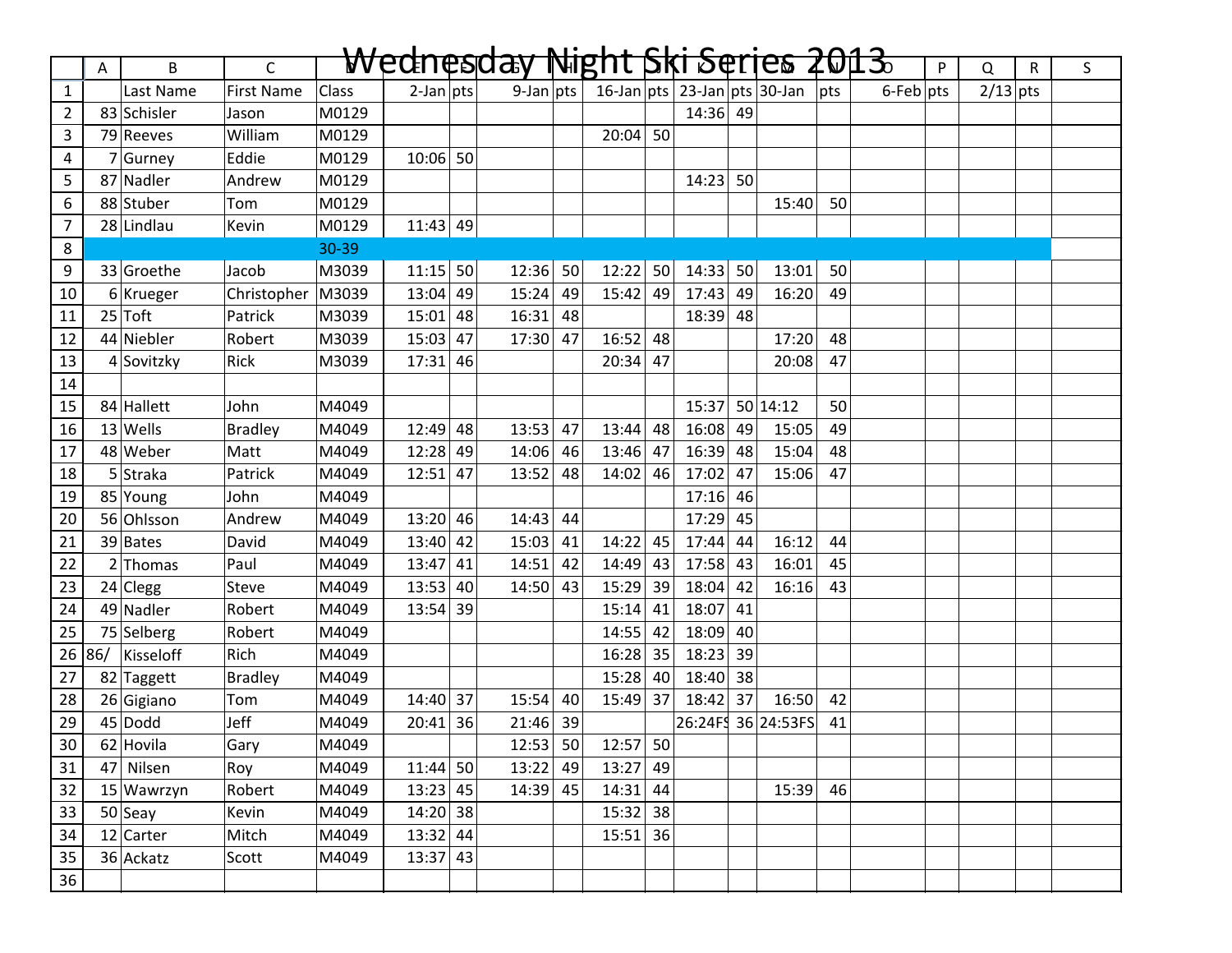|    | Α | B                | $\mathsf{C}$ |       |            | <del>Wednesday Night Ski Serjes 2013.</del> |    |                                    |    |                     |                 |                      |    | P | Q | $\mathsf{R}$ | S |
|----|---|------------------|--------------|-------|------------|---------------------------------------------|----|------------------------------------|----|---------------------|-----------------|----------------------|----|---|---|--------------|---|
| 37 |   | 61 Jackson       | Scott        | M5059 |            | $13:31$ 50                                  |    |                                    |    | 16:12               | 48              |                      |    |   |   |              |   |
| 38 |   | $40$ Lob         | Patrick      | M5059 | $12:33$ 49 | 13:33                                       | 49 | 13:47                              | 49 | 15:49               | 50 <sub>1</sub> | 14:24                | 50 |   |   |              |   |
| 39 |   | $22$ Joda        | Dan          | M5059 | $12:11$ 50 | 13:40                                       | 48 | $13:43$ 50                         |    | 15:57               | 49              | 14:47                | 49 |   |   |              |   |
| 40 |   | 72 Lammers       | Joel         | M5099 |            | 14:46                                       | 43 | $14:10$ 48                         |    |                     |                 |                      |    |   |   |              |   |
| 41 |   | 21 Wikner        | Steven       | M5059 | $13:03$ 48 | 14:20                                       | 47 | $14:14$ 47                         |    | $16:56$ 47          |                 |                      |    |   |   |              |   |
| 42 |   | 34 Hazard        | Jerry        | M5059 | $13:28$ 44 | 14:35                                       | 45 | 14:17                              | 46 | $17:14$ 46          |                 | 15:54                | 48 |   |   |              |   |
| 43 |   | $16$ Jennik      | Peter        | M5059 | $13:20$ 46 | 14:33                                       | 46 | $14:19$ 45                         |    | $17:20$ 45          |                 |                      |    |   |   |              |   |
| 44 |   | 63 Shabahzian    | Charlie      | M5059 | $13:27$ 45 | 14:42                                       | 44 | $14:35$ 44                         |    | 18:21               | 44              |                      |    |   |   |              |   |
| 45 |   | 80 Moore         | Larry        | M5059 |            |                                             |    | $15:00$ 43                         |    |                     |                 |                      |    |   |   |              |   |
| 46 |   | 77 Cheney        | Tom          | M5059 |            |                                             |    | $15:28$ 42                         |    |                     |                 | 17:09                | 47 |   |   |              |   |
| 47 |   | 54 Erickson      | Allan        | M5059 | $15:06$ 42 | 16:01                                       | 40 |                                    |    | 16:22 41 24:16 F 43 |                 | 19:13                | 45 |   |   |              |   |
| 48 |   | 35 Davenport     | Tom          | M5059 | 19:58 41   |                                             |    | 20:01                              |    | 40 24:58 F 42       |                 | 22:10                | 44 |   |   |              |   |
| 49 |   | 78 Reeves        | Bill         | M5059 |            |                                             |    | $20:02$ 39                         |    |                     |                 |                      |    |   |   |              |   |
| 50 |   | 9Czaja           | Bill         | M5059 | $13:13$ 47 | $15:05$ 42                                  |    |                                    |    |                     |                 |                      |    |   |   |              |   |
| 51 |   | 41 Adelmeyer     | Keith        | M5059 | $14:14$ 43 | $16:00$ 41                                  |    |                                    |    |                     |                 |                      |    |   |   |              |   |
| 52 |   | 74 Dolan         | Steven       | M5059 |            | 17:49                                       | 39 |                                    |    |                     |                 | 17:46                | 46 |   |   |              |   |
| 53 |   |                  |              |       |            |                                             |    |                                    |    |                     |                 |                      |    |   |   |              |   |
| 54 |   | $23$ Winter      | Jim          | M6099 | $13:51$ 50 | 15:33                                       | 50 | $15:20$ 50                         |    | 18:32               | 50              | 17:07                | 49 |   |   |              |   |
| 55 |   | 10 Edwards       | Will         | M6069 | $14:29$ 48 | $16:36$ 49                                  |    |                                    |    | 19:43               | 48              | 18:15                | 47 |   |   |              |   |
| 56 |   | $1$ McCarthy     | John         | M6060 | $14:21$ 49 | $16:41$ 48                                  |    | $16:58$ 48                         |    | 19:56               | 47              | 16:59                | 50 |   |   |              |   |
| 57 |   | 69 Bjodstrup     | Rick         | M6069 |            | 17:41                                       | 47 | $17:57$ 47                         |    | $21:18$ 46          |                 | 19:25                | 46 |   |   |              |   |
| 58 |   | 3 Gagner         | Jerry        | M6069 | $15:04$ 47 |                                             |    | $16:33$ 49                         |    | 19:37               | 49              | 17:57                | 48 |   |   |              |   |
| 59 |   |                  |              |       |            |                                             |    |                                    |    |                     |                 |                      |    |   |   |              |   |
| 60 |   | <b>CLASSICAL</b> | <b>MALES</b> |       |            |                                             |    |                                    |    |                     |                 |                      |    |   |   |              |   |
| 61 |   | $52$ Timm        | Paul         | M0139 | 13:33CL    | 50 16:53CL                                  | 49 |                                    |    |                     |                 |                      |    |   |   |              |   |
| 62 |   | $20$ Joda        | <b>DAvid</b> | M0139 |            | 13:14CL                                     | 50 |                                    |    |                     |                 |                      |    |   |   |              |   |
| 63 |   | 68 Miller        | David        | M0139 |            | 29:26CL                                     |    | 48 26:49CL 50                      |    |                     |                 | 32:20CL 50           |    |   |   |              |   |
| 64 |   | 18 Truesdale     | Dan          | M4099 | 15:23CL    | 50 17:31CL                                  |    | 50 16:42CL                         |    | 50 21:49C 50        |                 |                      |    |   |   |              |   |
| 65 |   | 17 Kissner       | Tom          | M4099 | 18:50CL    | 49 19:46CL                                  |    | 49 19:19CL                         | 49 |                     |                 | 23:04CL              | 49 |   |   |              |   |
| 66 |   | $31$ Graham      | Mike         | M4099 |            | 19:33CL 47 20:56CL                          |    | 48 19:20CL 48 27:46C 48 24:07CL 48 |    |                     |                 |                      |    |   |   |              |   |
| 67 |   | $51$ Timm        | Karl         | M4099 | 19:02CL    | 48 21:15CL                                  |    | 47 21:48CL                         |    |                     |                 | 46 28:11C 47 25:42CL | 47 |   |   |              |   |
| 68 |   | 60 Delwiche      | Jim          | M4099 |            | 22:06CL                                     |    | 46 20:40 CL 47 25:00 C 49 21:57 CL |    |                     |                 |                      | 50 |   |   |              |   |
| 69 |   | 42 Henningsen    | Henning      | M4099 | 23:24CL    | 45 26:44CL                                  | 45 |                                    |    |                     |                 | 33:36C 45 28:43CL    | 46 |   |   |              |   |
| 70 |   | 43 Miller        | Greg         | M4099 | 24:09CL    | 44 27:41CL                                  |    | 44 27:29CL                         |    |                     |                 | 44 36:49C 44 32:21CL | 44 |   |   |              |   |
| 71 |   | 64 Strickon      | Eliot        | M4099 |            | 28:00CL                                     | 43 |                                    |    |                     |                 | 31:37C 46 28:47CL    | 45 |   |   |              |   |
| 72 |   | 57 Coffey        | Joe          | M4099 |            | 31:24CL                                     |    | 42 28:43CL                         | 43 |                     |                 |                      |    |   |   |              |   |